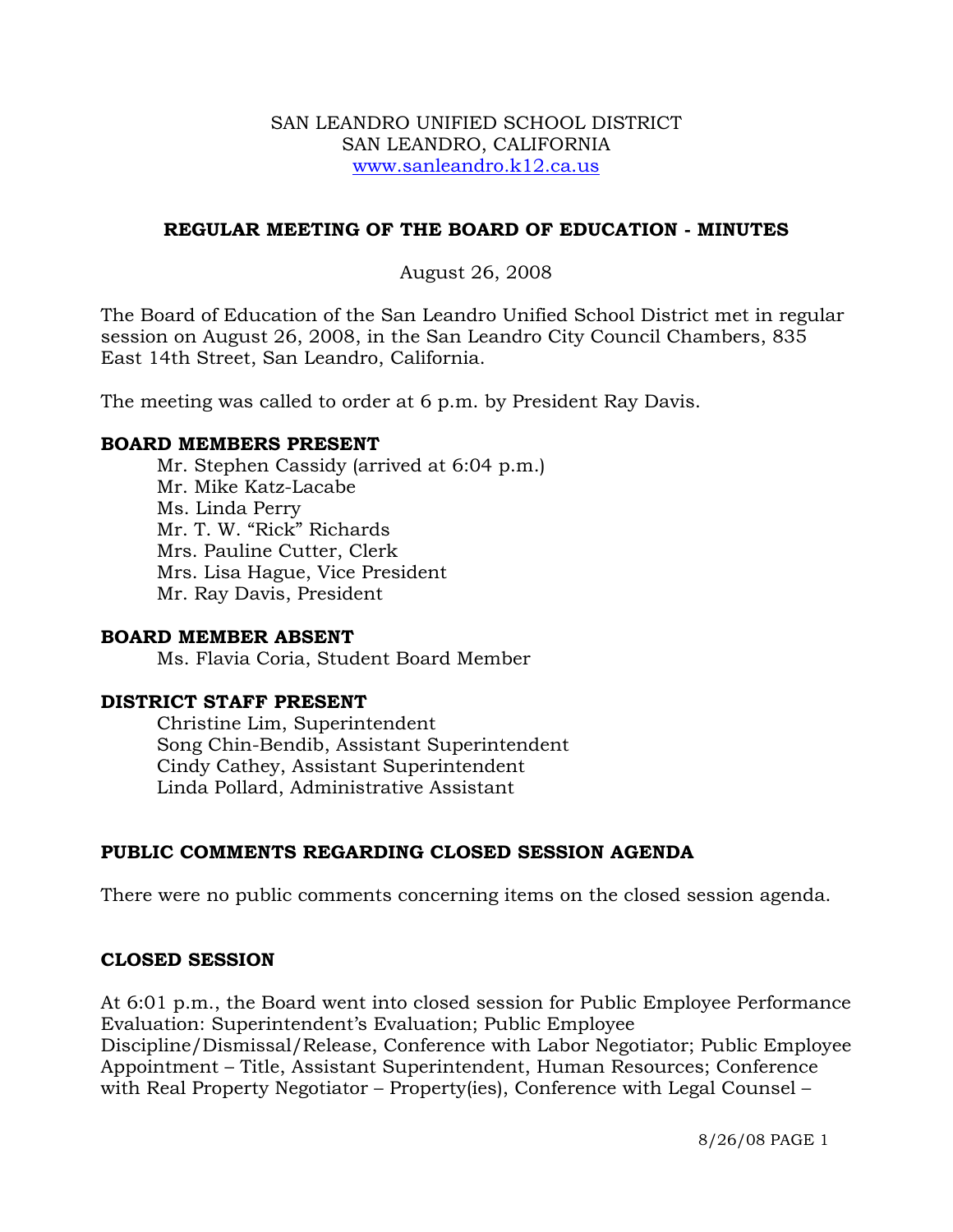Existing Litigation, and Tort Claims pursuant to Government Code Sections 54957, 54957.6), 54956.8, 54956.9, and 54956. It was determined that there was no need for Student Expulsions in closed session. The closed session was adjourned at 6:58 p.m.

The Board returned to open session at 7:05 p.m. with the Pledge of Allegiance to the Flag. President Davis said the Board had been in closed session and had taken the following action:

- On a motion made by Mr. Richards and seconded by Mrs. Cutter, the Board appointed Michael J. Potmesil as Assistant Superintendent, Human Resources by a 5-2 vote. Trustees Cassidy and Katz voting no.
- On a motion made by Mr. Richards and seconded by Mr. Katz, the Board rejected liability claim #4104-08-00031-01-02 by a 7-0 vote.
- On a motion made by Mr. Katz and seconded by Mrs. Hague, the Board rejected liability claim #4104-08-00030-01-03 by a 7-0 vote.

# **APPROVAL OF AGENDA**

On a motion made by Mr. Richards and seconded by Ms. Perry, the Board approved the agenda for the regular meeting of August 26, 2008, by a 7-0 vote.

# **PRESENTATIONS**

The Board of Education presented a Resolution of Appreciation and Affection to Billy Campbell, Lead Custodian, for his dedication, courage, commitment and heart to the students of San Leandro Unified School District.

 On behalf of the Teamsters, Trades, and fellow District employees, Teamsters Union Local 856 Representative Peter Finn and Vice- President Neil Saccoman presented Mr. Campbell with a plaque in recognition of his "dedication and timeless effort as a Teamster for 30 years".

 Following the presentation, Superintendent Lim declared the first day of school, Thursday, August 28, 2008, as "Billy Campbell Day"!

\* Mike Murphy, Director of Measure B provided the Board with a presentation on the Measure B District Parking Lot Construction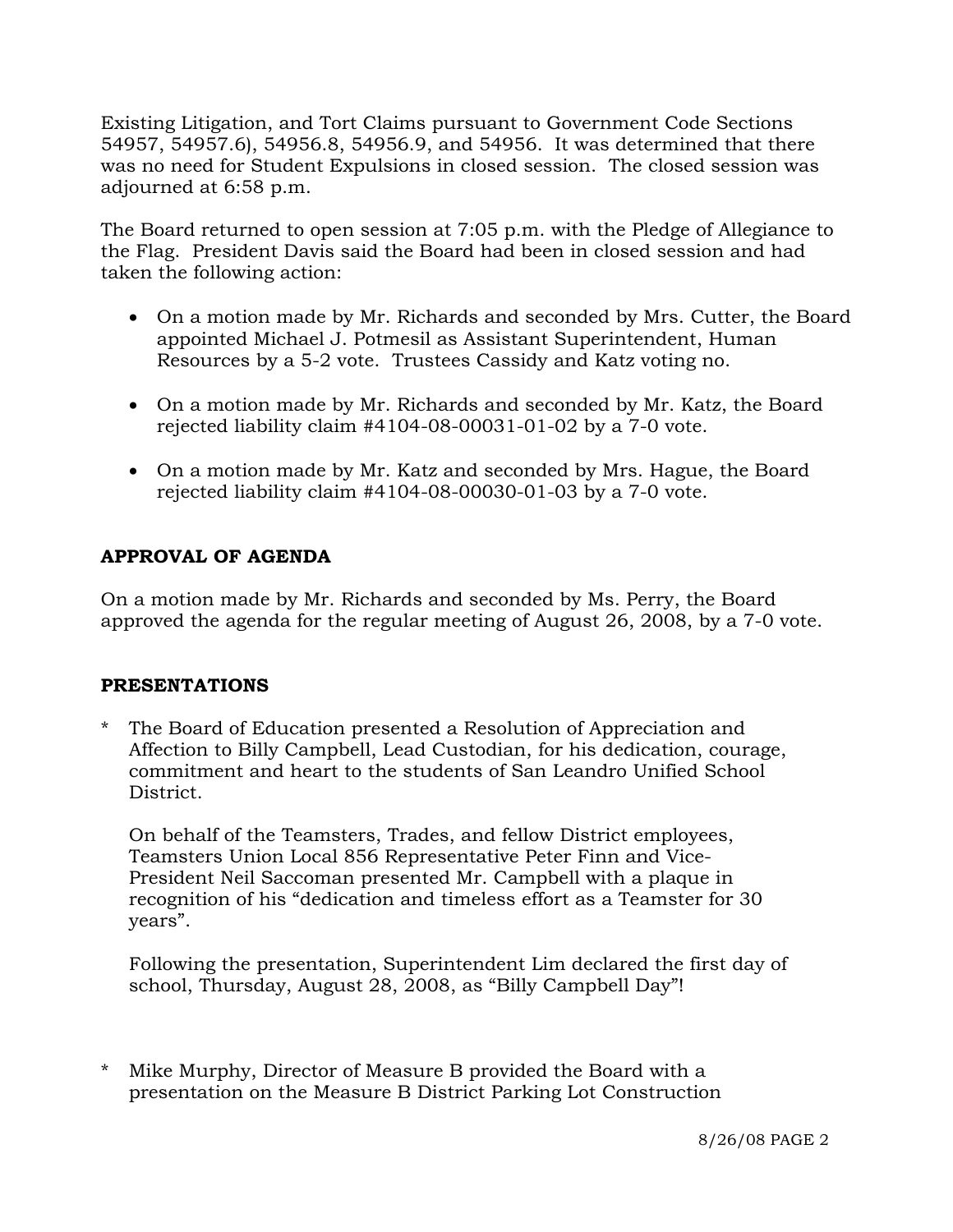Document Design Phase. The presentation included a recap of the design and input process beginning in early 2007through August 19, 2008.

 Renderings of the final design site plan were presented, illustrating 348 parking stalls, and incorporating the design considerations concerns voiced by the surrounding neighborhood, and city as well as site needs such as fencing, lighting, noise, security, water retention, parking layout, access points, landscaping and entry location.

 The Board asked questions for further clarification regarding the current parking lot capacity, and the programming system for the "stepdown" lighting. Mr. Murphy explained that he hoped that a built-in solar clock would be included in the design with a 365-day adjustable timer which would be easy to re-program and operate, similar to the current Sonitral system.

 The Board appreciated staff bringing back the design to the community for further feedback. Mrs. Cutter clarified that because of funding issues and regulations, the parking lot could not be referred to as the "District Parking Lot", so in the future the parking lot would be referred to as the "District parking lot at San Leandro High School".

## **ACTION**

## Facilities and Construction

5.1-A Construction Document Design Phase Approval for the Measure B District Parking Lot (Formerly PG&E Parking Lot)

> On a motion made by Mrs. Cutter and seconded by Mr. Richards, the Board approved the Construction Document Design Phase Approval for the Measure B District Parking Lot at San Leandro High School by a 7-0 vote.

## **PRESENTATION**

Daniel Chaja, Assistant Director of Research and Program Evaluation, presented Part I of a multi-part presentation on the student achievement results of the California Standards Test (CST) that was administered in Spring 2008. Highlights included District level and site specific results by grade for English Language Arts, Mathematics, Science, History/Social Studies for multiple years, highlighting successes and challenges.

 The Board provided further comments and posed questions for clarification regarding the information presented which was addressed by staff.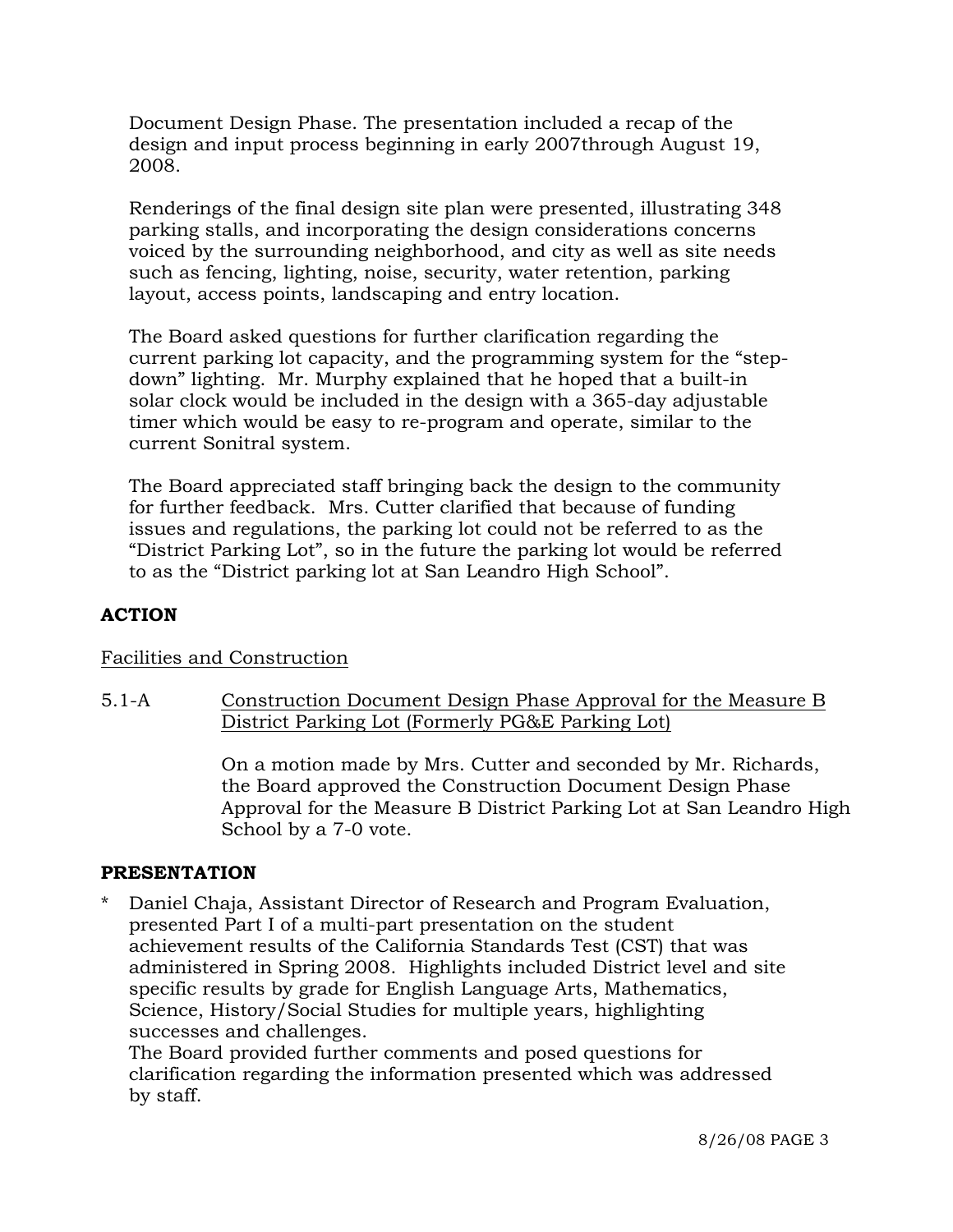The Board thanked staff for the presentation, adding that they were looking forward to Part II and III.

\* Staff presented an update on the McKinley and Washington Elementary Schools' Restroom Renovations, the first phase of a 5-year process.

 The presentation illustrated the various stages of completion, and the contingency plan costs for temporary restrooms. A status summary indicated that with the exception of the main girls' bathroom at McKinley, which is under re-design (completion time to be determined) and those that still need partitions (estimated completion date September 15), the bathrooms at both schools were expected to be ready by the opening of school on Thursday, August 28.

## **PUBLIC TESTIMONY ON NON-AGENDA ITEMS**

• Jerry Engler addressed the Board regarding the San Leandro High School pool. He encouraged the District to continue to meet and discuss solutions with the Alameda County Health Department and on behalf of the San Leandro Swim team offered their help. Mr. Engler also suggested that staff provide the Board with an update at an upcoming meeting.

## **REPORTS**

- 1) Correspondence Clerk Cutter reported receipt of the following email between July 30, 2008, and August 25, 2008: From Dan Martin regarding Board meeting reflections of the previous Board meeting; from Patty Fishbaugh regarding calendar conflict for May 21, 2009, band trip and open house; from Barbara Hutcherson regarding teachers' stability (employment), and from Jon Sherr regarding new teachers meetings.
- 2) Student Representatives' Reports There was no report
- 3) Superintendent's Report Superintendent Lim welcomed the 2008/09 school year. Kicking off this year's theme "Building a Legacy Together", she noted that the District was entering into year six of equity work and that the Leadership Team, along with certificated and classified managers, met with Glenn Singleton on August 21 for equity training, and then on August 25/26, K-8/9-12 staff met with Dr. Sharroky Hollie for a workshop that emphasized how the Latino student approaches language. She also provided the following updates:
	- Residency Verification: Changing the process to April/May from August has worked out well, noting that she expected to have a very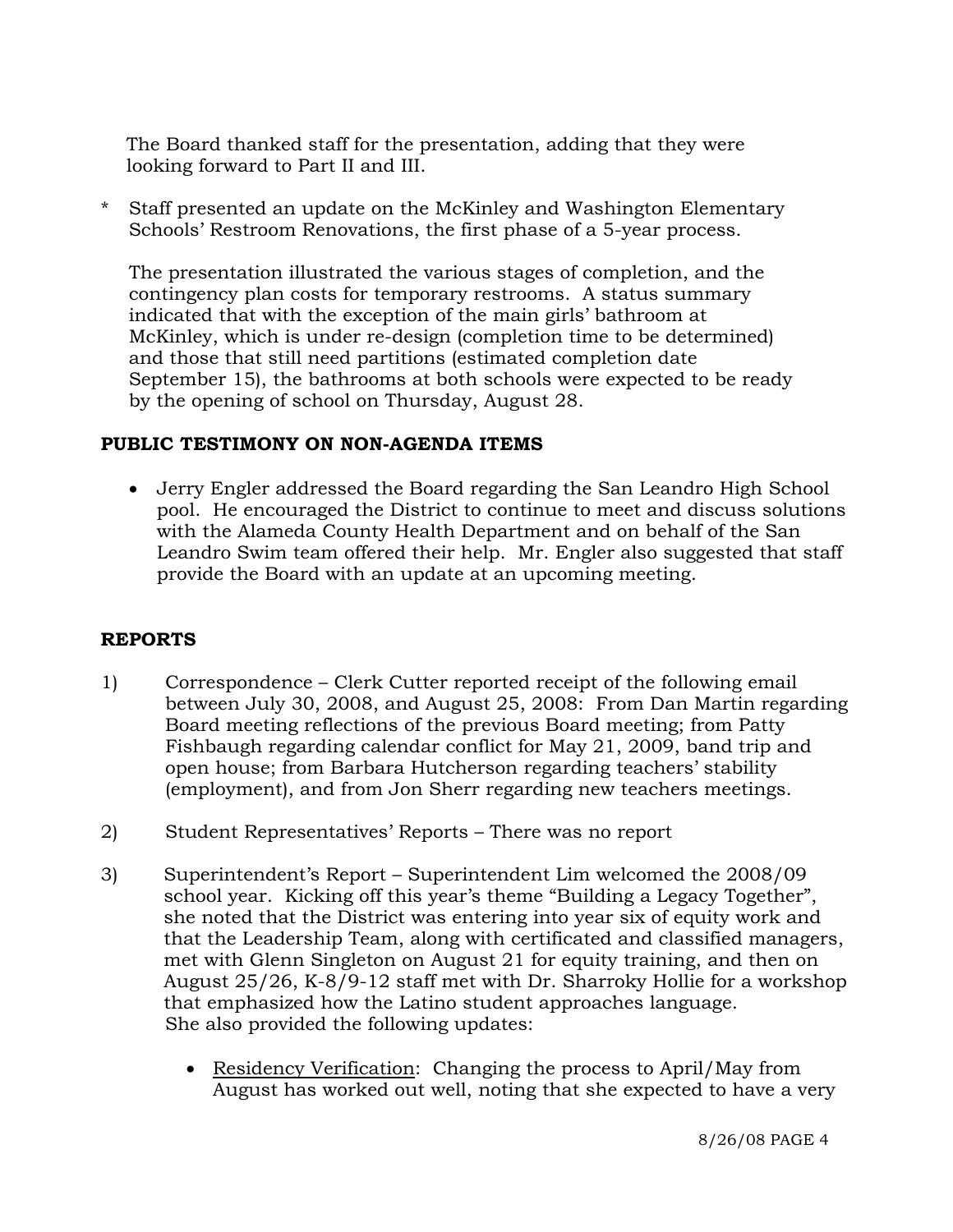smooth opening of school.

- 9th Grade Campus: The 9th Grade campus grant applications were submitted on time, with the state confirming that the District met the deadline on July 14, 2008.
- PG&E Lot: The District took possession on July 23, 2008.
- Restroom Modernization: Modernization of the restrooms at McKinley and Washington Elementary School (the two oldest in the District) is almost completed.
- Ms. Lim announced the following new additions to the District staff this year:
	- 1. Sheila Lawrence, Director of Student Services
	- 2. Laura Hackel, Curriculum Specialist
	- 3. Jaliza Eagles, GEAR-UP Coordinator
	- 4. Cheryl "Cher" Mott, Principal at McKinley Elementary
	- 5. Ron Polk, Vice Principal, San Leandro High
	- 6. Chanel King, Vice Principal, Wilson Elementary
	- 7. Donald Albright, Maintenance Supervisor
	- 8. David Machado, Computer Technician
- GEAR UP Grant: Beginning with a 7<sup>th</sup> grade cohert that will follow through high school graduation, the recently received #3 million GEAR UP Grant will provide a wide array of services and opportunities to see that they continue their education and learn the skills necessary to succeed. The Superintendent felt that continued improvements in Math and English/Language Arts should soon be apparent.
- Teacher Action Research Institute (TARI) Grant: The TARI grant which the District recently received, through the Alameda County Office of Education, will provide training for our elementary art teachers and all fourth grade teachers in culturally responsive teaching techniques for students as it relates to art.
- Math adoption: Elementary and secondary teachers have received training and are excited about this adoption.
- Redevelopment Agency (RDA) Financial Assistance: The District is working with City to finalize the Redevelopment Agency Financial Assistance for the 9th Grade campus. Over time, the District should soon be receiving partial payments of somewhere between \$2.2-\$2.3 million in RDA funds.
- San Leandro Education Foundation: Deborah Cox spoke with the teachers and shared her work and vision about the San Leandro Education Foundation, which was well received.
- Challenges: The District will soon be moving into the "Red Zone" at the high school, beginning with the possible ground breaking of the 9th Grade Campus in November, followed by the Arts Education Center in the spring and the District Parking Lot at San Leandro High in the fall.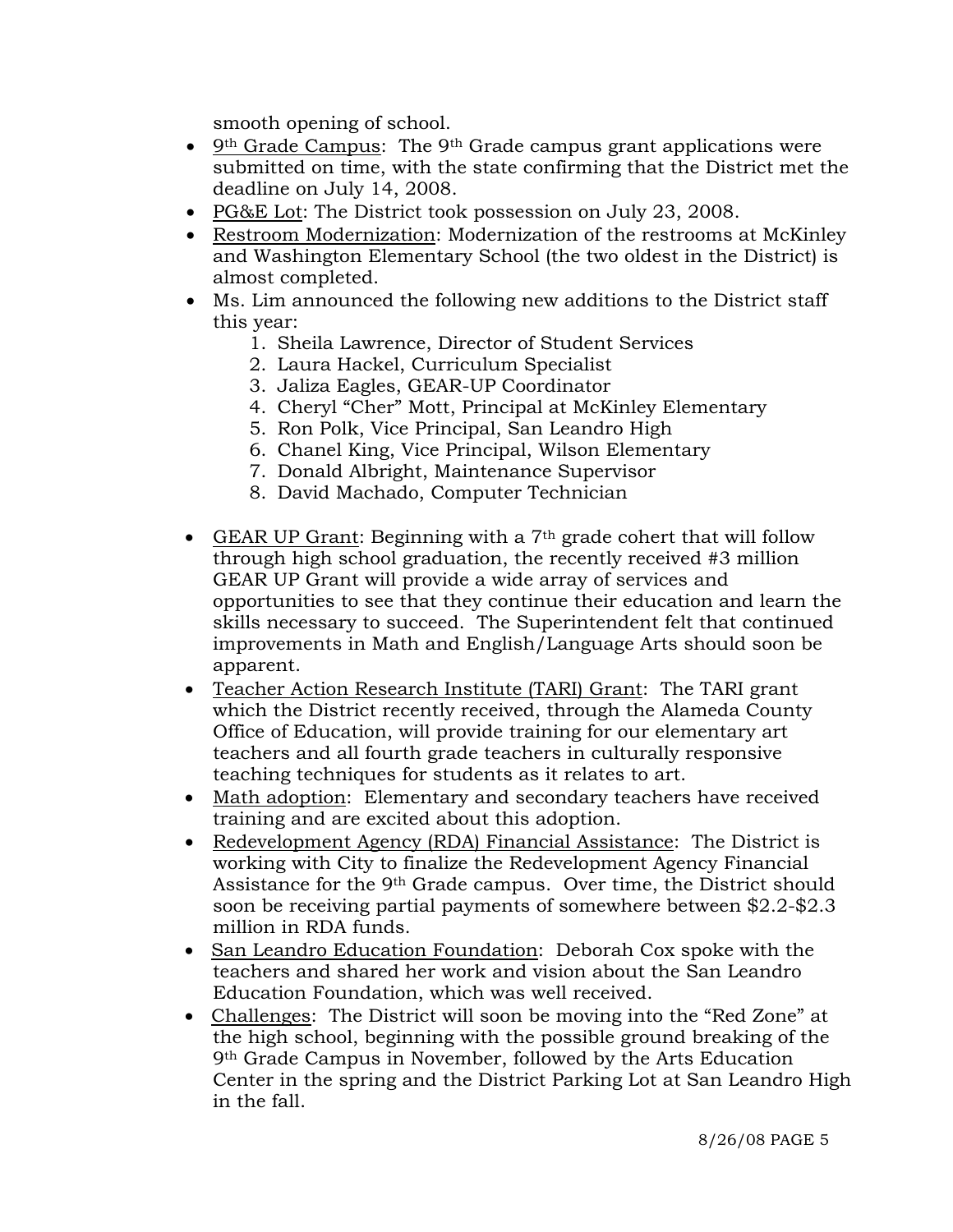• San Leandro High School Pool: The Superintendent reported she met with Alice Lai-Bitker, the Alameda County Department of Environmental Health (ACDEH), and District staff to brainstorm ideas with regards to financing and timelines. Ms. Lim said that to meet the primary requirements by the ACDEH of separation of filtration for the pools, staff suggested a proposal to close down the small pool and let the current filtration serve only the competitive, or big, pool which would provide access to the pool by the swim teams and to those who use the pool for therapeutic reasons. The District will be submitting a written proposal detailing this option to the Health Department for review.

 Mrs. Cutter suggested that various Board committees brainstorm ideas and bring back suggestions to the Board. Mr. Cassidy would rather have staff provide a presentation first, giving the Board an opportunity to discuss and provide input prior to going to the committees.

 It was the consensus of the Board to agendize a discussion around the options and impact regarding the San Leandro High School pool at the next Board meeting, noting that interested stakeholders should be invited to this meeting.

- 3) Board Committee Reports
	- Communication Mr. Katz reported that the committee met on July 31 and reviewed the purpose and goals of the committee. Members suggested reactive ways of informing the community about the District and its financial challenges such as via television or through the San Leandro Leadership. They also discussed placing an ad in the San Leandro Times regarding the first day of school, and "Our Schools, Our Communities" newsletter which should be out in September.

Mr. Katz stated that as of way of ensuring that the Board has the most updated information when meeting with the community, staff will be providing the committee with a summary of Measure B projects, outlining the status of the projects as well as highlighting teacher and student recognition.

The committee reviewed the District Communication Work Plan, and discussed the possibility of including District information in the City newsletter, which is issued quarterly.

• Facilities/Technology – Mrs. Cutter reported that the committee met on August 19. They heard a presentation on Measure B District Parking

8/26/08 PAGE 6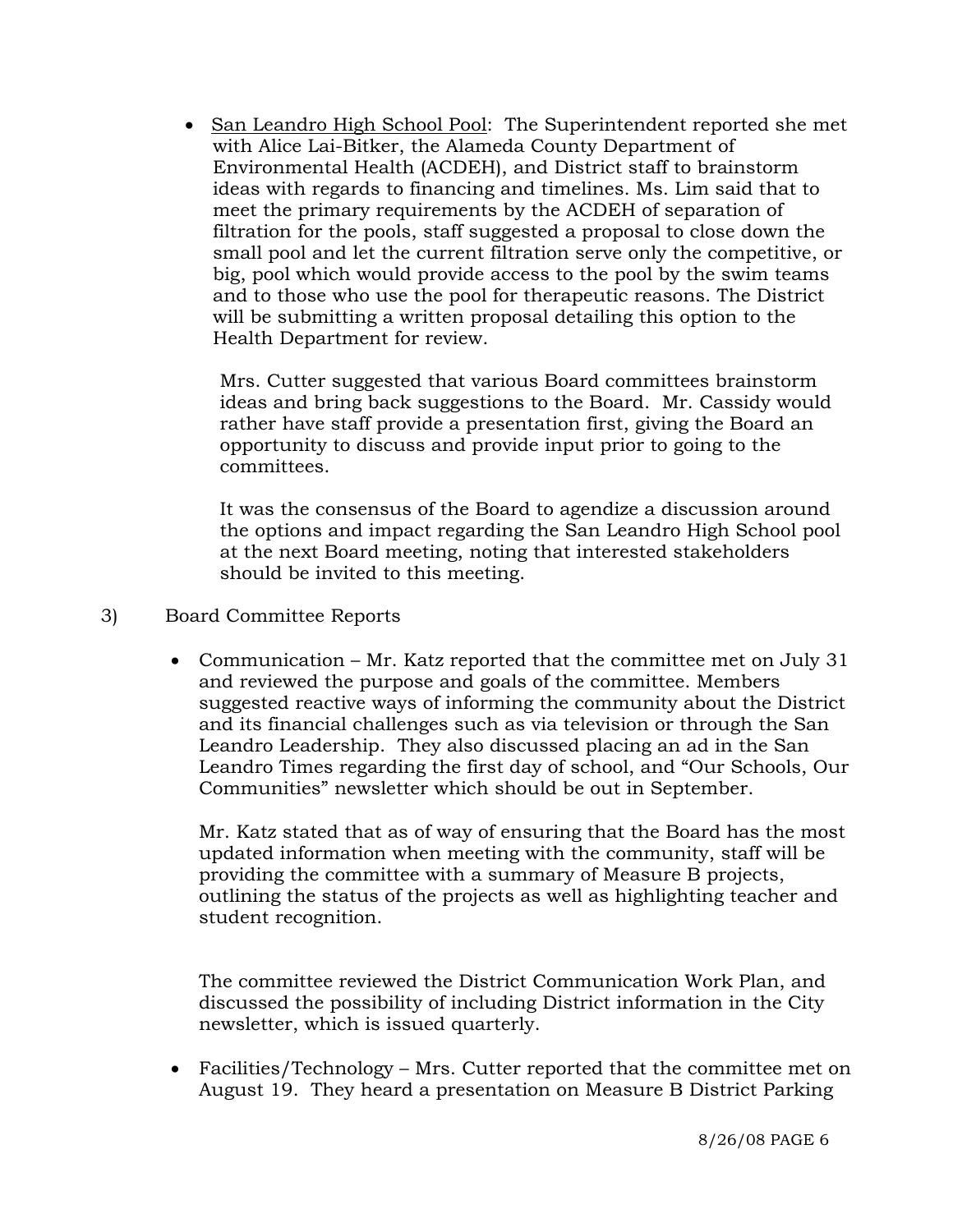Lot at San Leandro High construction documents, and received an update on the McKinley and Washington restroom renovation which were presented to the Board this evening.

 They also discussed Amendment #1 to Ninyo & Moore Geotechnical Engineering and Soils Investigation Contract to Provide Special Inspection and Testing Laboratory Services for the Measure B District Parking Lot, Amendment #2 to Ninyo & Moore Geotechnical Engineering and Soils Investigation Contract to Provide Special Inspection and Testing Laboratory Services for the Ninth Grade Campus, Construction Contract for Site Work for the Portable Classroom Buildings at McKinley and Washington Elementary Schools, and Change Order #1 for McKinley and Washington Elementary Schools Restroom Renovation Project, all of which were also brought forward for Board consideration tonight.

 The committee also continued their discussion regarding the San Leandro High School swimming pools and Burrell Field.

# **CONSENT ITEMS**

- Mr. Davis asked that Consent Item 3.4-C, Barona Band of Mission Indians Grant in the Amount of \$5,000 for Wilson Elementary School be pulled.
- Mrs. Cutter asked that Consent Items 5.3-C, Construction Contract for Site Work for the Portable Classroom Buildings at McKinley and Washington Elementary Schools and 5.4-C, Change Order #1 for McKinley and Washington Elementary Schools Restroom Renovation Project be pulled.
- Mr. Cassidy asked that Consent Item 4.3-C, Contract Services with Ruiz & Sperow, LLP for the 2008-2009 School year be pulled.

# General Services

| $1.1-C$         | Approval of Board Minutes – June 30, 2008  |
|-----------------|--------------------------------------------|
| $1.2-C$         | Approval of Board Minutes – July 15, 2008  |
| $1.3-C$         | Approval of Board Minutes – July 29, 2008  |
| $1.4-C$         | Approval of Board Minutes – August 8, 2008 |
| Human Resources |                                            |
| $2.1 - C$       | Acceptance of Personnel Report             |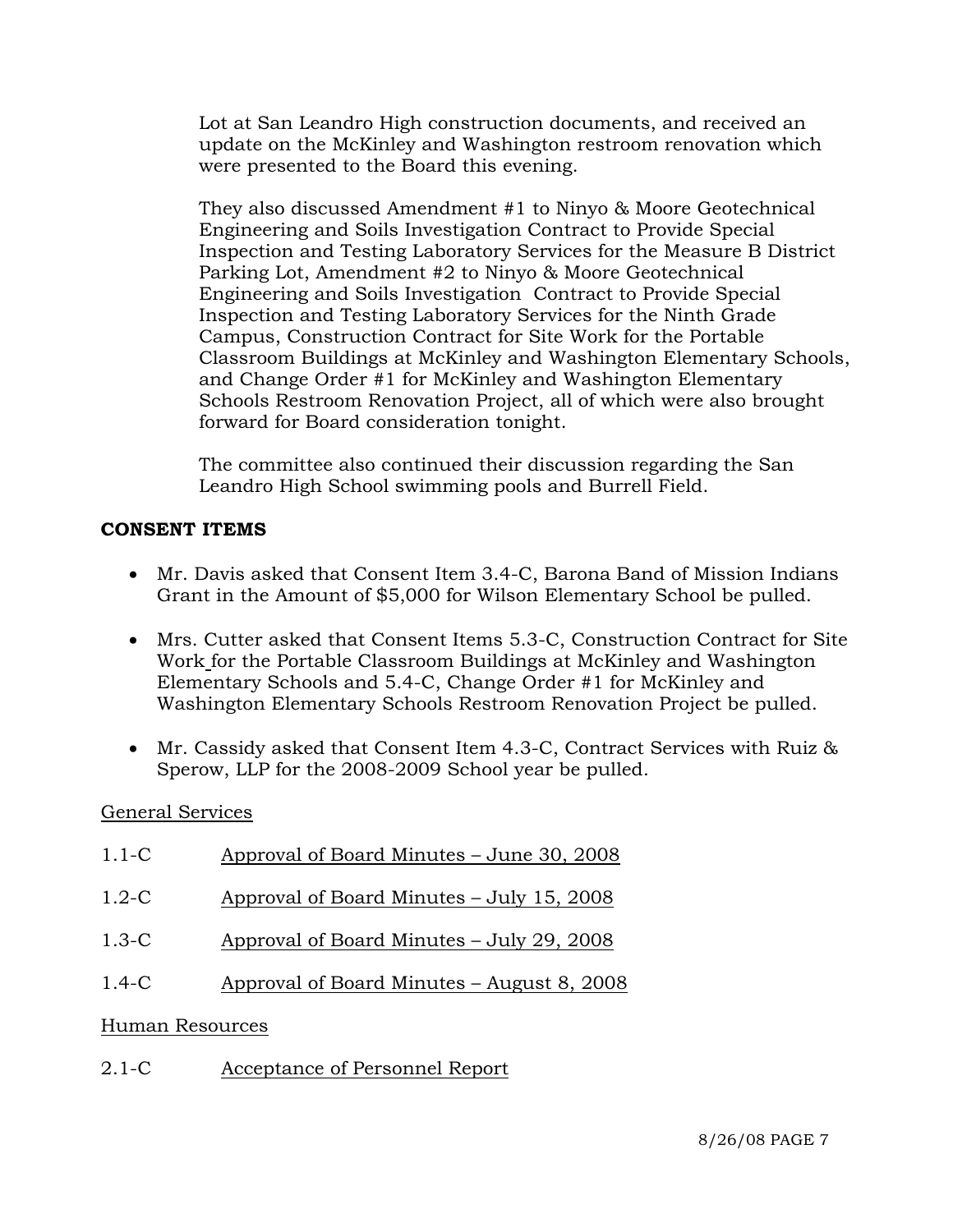# 2.2-C Renewal of Student Teaching Agreements

# Educational Services

- 3.1-C Non-Public School/Agency Contacts
- 3.2-C Recommendation for Readmission from Expulsion
- 3.3-C Recommendation for Readmission from Expulsion

# Business Operations

- 4.1-C Ratification of July 2008 Payroll
- 4.2-C Approval of Bill Warrants
- 4.4-C Contract Services with Miller Brown & Dannis (Measure A Legal services) for the 2008-2009 School Year
- 4.5-C Contract Services with Thurbon & McHaney, LP for Student Services for the 2008-2009 School Year
- 4.6-C Contract Services with McArthur & Levin, LLP (Special Education Legal Services) for the 2008-20009 School Year

# Facilities and Construction

- 5.1-C Amendment #1 to Ninyo & Moore Geotechnical Engineering and Soils Investigation Contract to Provide Special Inspection and Testing Laboratory Services fo the Measure B District Parking Lot
- 5.2-C Amendment #2 to Ninyo & Moore Geotechnical Engineering and Soils Investigation Contract to Provide Special Inspection and Testing Laboratory Services for the Ninth Grade Campus

On a motion made by Mrs. Cutter and seconded by Mr. Katz, the Board approved the remaining consent items by a 7-0 vote.

# Educational Services

3.4.C Barona Band of Mission Indians Grant in the Amount of \$5,000 for Wilson Elementary School

> Mr. Davis asked that a letter be sent to Assemblywoman Mary Hayashi thanking her for applying for this grant on behalf the District, as well as the Baron Education Grant program which is the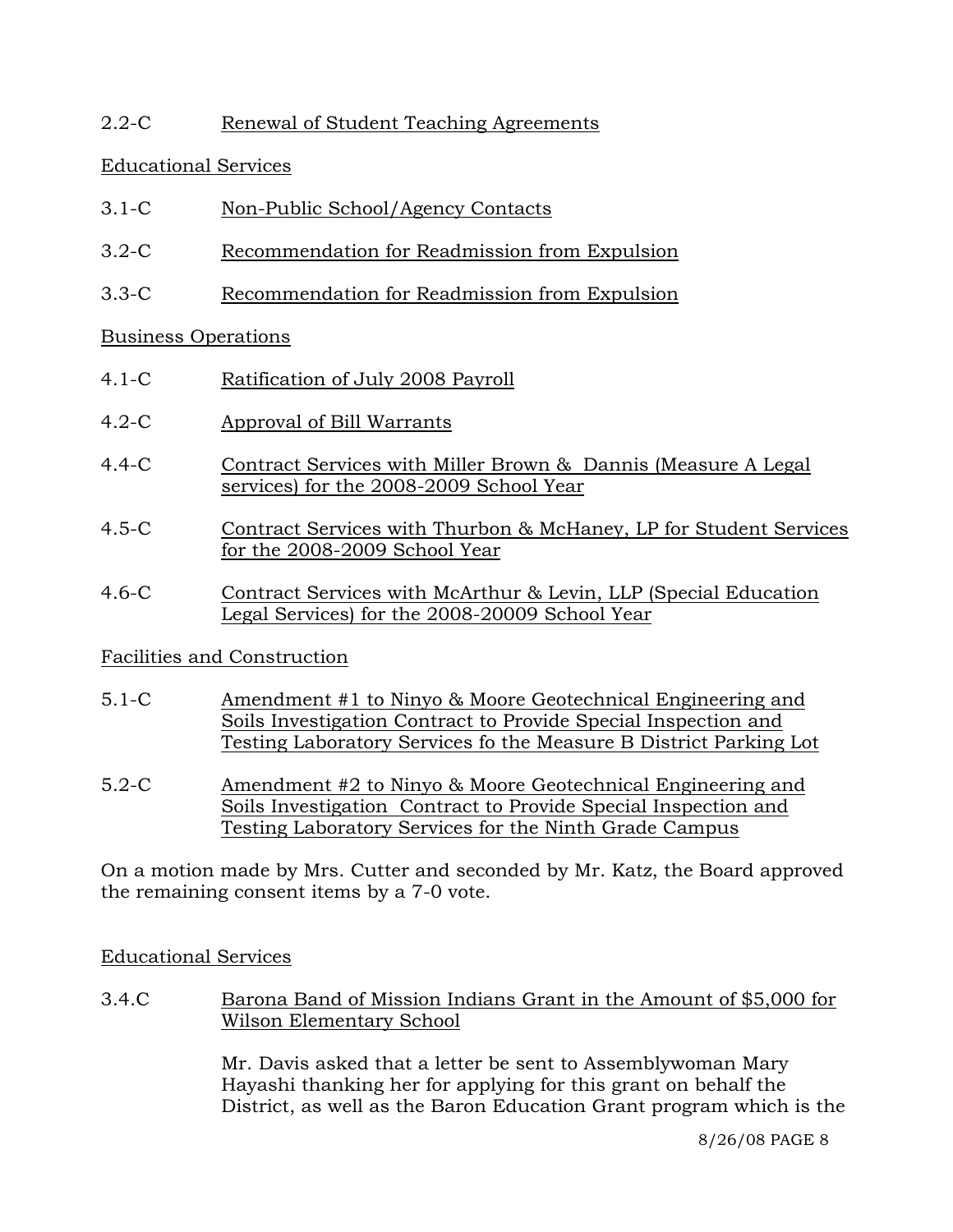first of its kind in California, created and administered by the Barona Band of Mission Indians.

On a motion made by Mr. Davis and seconded by Mr. Richards, the Board approved the Barona Band of Mission Indians Grant in the amount of \$5,000 for Wilson Elementary School by a 7-0 vote.

#### Business Operations

## 4.3-C Contract Services with Ruiz & Sperow, LLP for the 2008-2009 School year

Mr. Cassidy raised a question about the school district's legal fees for the past year, which totaled approximately \$833,000. He particularly felt that the \$558,539.58 paid to Ruiz & Sperow was an excessive amount and asked to see a detailed, itemized breakdown of the fees before he would consider approving their contract.

Trustees Cutter, Davis, and Perry offered some insight including the need to look at the entire picture, District firms are hired based on their expertise in certain areas, and contracts are approved on an "as needed basis". Superintendent Lim also outlined several reasons for the heightened legal expenses.

Because it was noted that this was a time-sensitive issue, Mrs. Cutter provided the following motion:

On a motion made by Mrs. Cutter and seconded by Mrs. Hague, the Board approved the contract services with Ruiz & Sperow, LLP for the 2008-2009 school year, and directed the Superintendent to return with a historical breakdown and itemized list of charges for previous years by a 6-1 vote. Trustee Cassidy voting no.

# Facilities and Construction

# 5.3-C Construction Contract for Site Work for the Portable Classroom Buildings at McKinley and Washington Elementary Schools

Mrs. Cutter noted that the name of the construction company and amount of the bid would be included in her motion.

On a motion made by Mrs. Cutter and seconded by Mr. Richards, the Board approved the construction contract for site work for the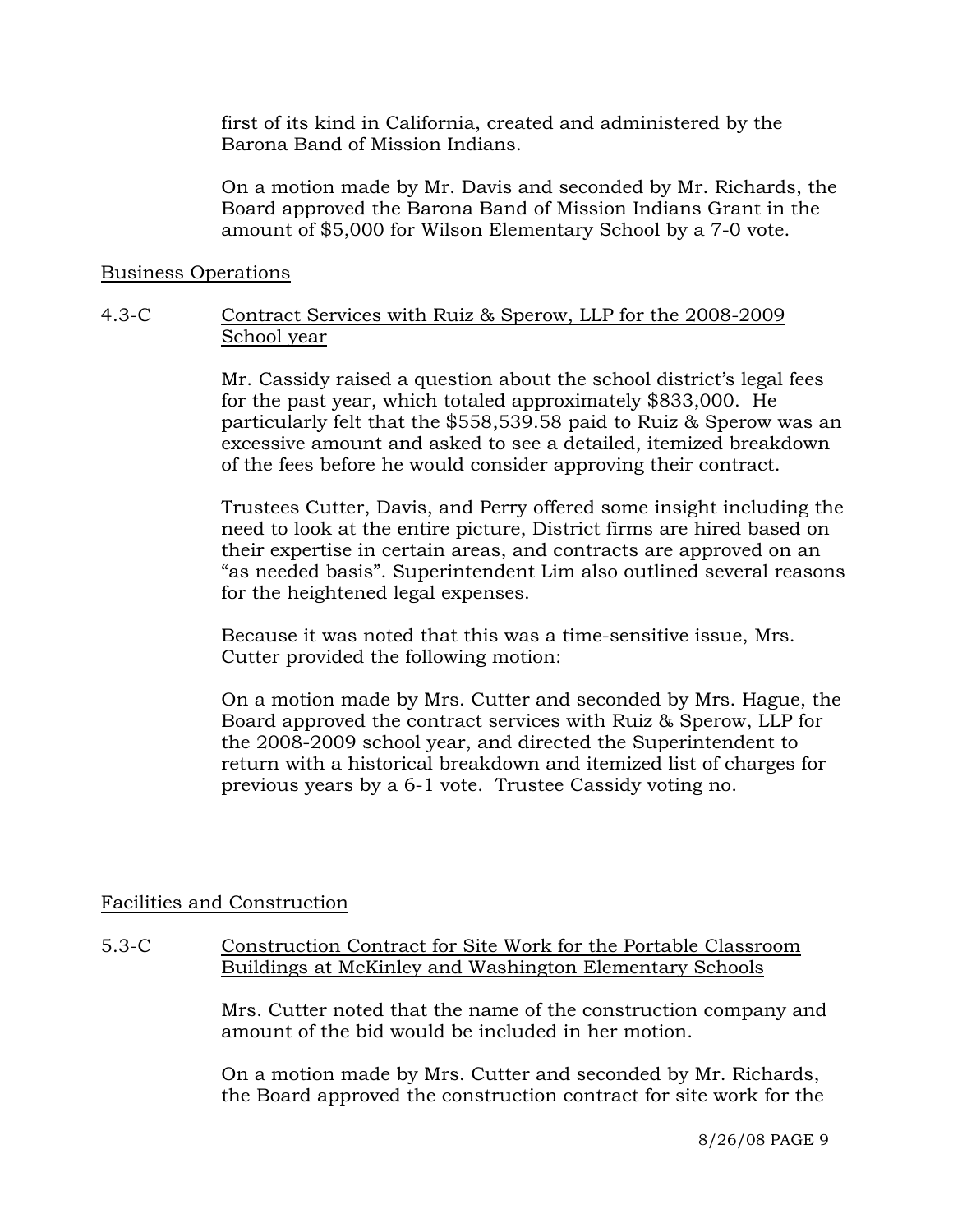portable classroom buildings at McKinley and Washington Elementary Schools with D & D Pipeline in the amount of \$384,000 by a 7-0 vote.

5.4-C Change Order #1 for McKinley and Washington Elementary Schools Restroom Renovation Project

> Mrs. Cutter noted that the name of Chapot Construction Company was misspelled on the agenda.

> On a motion made by Mrs. Cutter and seconded by Mr. Katz, the Board, the Board approved Change Order #1 for McKinley and Washington Elementary Schools Restroom Renovation Project with Chapot Construction Company in the amount of \$20,039 by a 7-0 vote.

# **INFORMATION ITEMS**

# Business Operations

4.1-I Miscellaneous receipts in the amount of \$4,799,019.73 have been deposited in the Treasure of Alameda County

> A concern was raised regarding a potential cash flow problem given the nature of the state budget. Assistant Superintendent Song Chin-Bendib shared with the Board that staff has been monitoring the cash balance since early July, and that at this point the District is okay; however, if the state does not have a budget by September 30, there will be a problem at which time staff will return to the Board for some recommendations.

# **ADDITIONAL SUGGESTIONS AND COMMENTS FROM BOARD MEMBERS**

• Mrs. Hague was pleased to see, not only a 2008/2009 school calendar included in the parent packet, but also an early dismissal chart.

She noted that some high school parents were unclear about the residency verification; noting that despite the fact that parents did not need to prove residency, she felt the process took longer than the previous year.

She appreciated the continued conversation about the high school pool, and shared her concern about Burrell Field, considering the football season is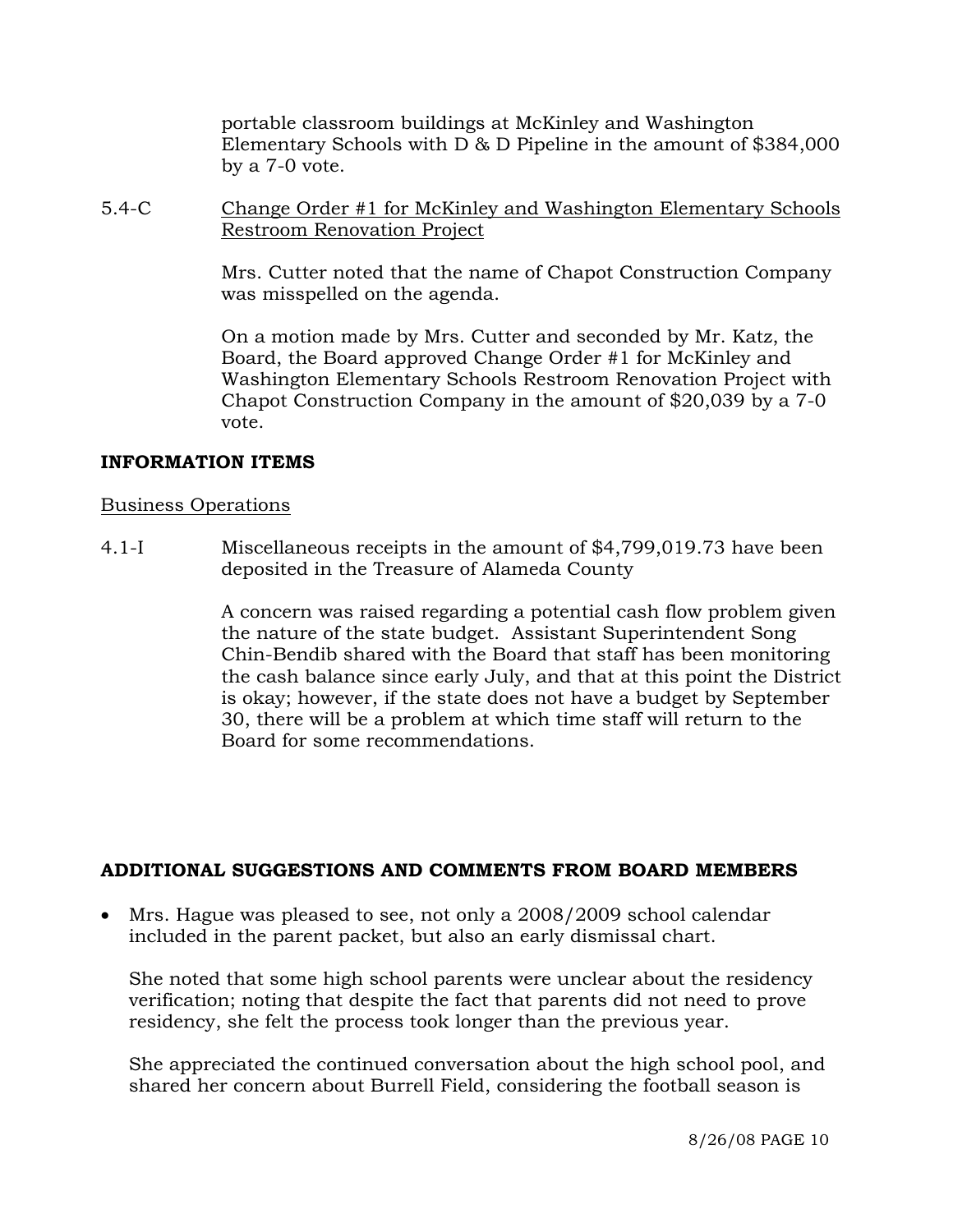about to begin. She asked for an update on the NFL grant received from the Raiders and if it would be available by the beginning of the season.

- Mrs. Cutter also noted that several parents had indicated to her that they were confused as to why they still needed to accompany their child to the high school registration; even though verification paperwork was not needed. She also provided comments on the swimming pool, Burrell Field, and the urgency to address these issues.
- Ms. Perry reminded the Board of the need to continue to be vigil on all of the changes that need to be done with regards to No Child Left Behind.

She attended Garfield Back-To-School night and represented the Board at the New Teacher Orientation.

Ms. Perry commented that Assembly Bill AB 115, requiring that charter schools have the same conflict of interest laws as public schools (which is supported by Assemblywoman Mary Hayashi and Senator Corbett), is on the Governor's desk.

Ms. Perry was invited to the Santa Clara Office of Education to hear the Governor's Committee on Education Excellence Report which addressed four inter-related priorities: Strengthen teaching and leadership, Ensure fair funding that reward results, Streamline governance and strengthen accountability, and Use data wisely. She will pass on related legislative information to the Advocacy committee. The complete report can be found at www.everychildprepared.org.

- With regards to the recently released SAT scores by the College Board, Mr. Katz thought it would interesting to be able to view the scores, if site-specific information is released to the District. The Superintendent did not recall seeing SAT scores, only ACT results.
- Mr. Richards also attended the Garfield Back-To-School Night. He announced that the Finance Committee would be meeting on September 11. He will be emailing possible dates for future meetings to the Ad Hoc Facility Naming Committee.

He asked about the status of the Resolution in opposition of Proposition 8. Mr. Cassidy later withdrew his request for a resolution, with the Board agreeing to drop this issue and that the Advocacy Committee would not need to develop a resolution.

• Mr. Cassidy commended staff on the process used with regards to the District Parking Lot at San Leandro High School.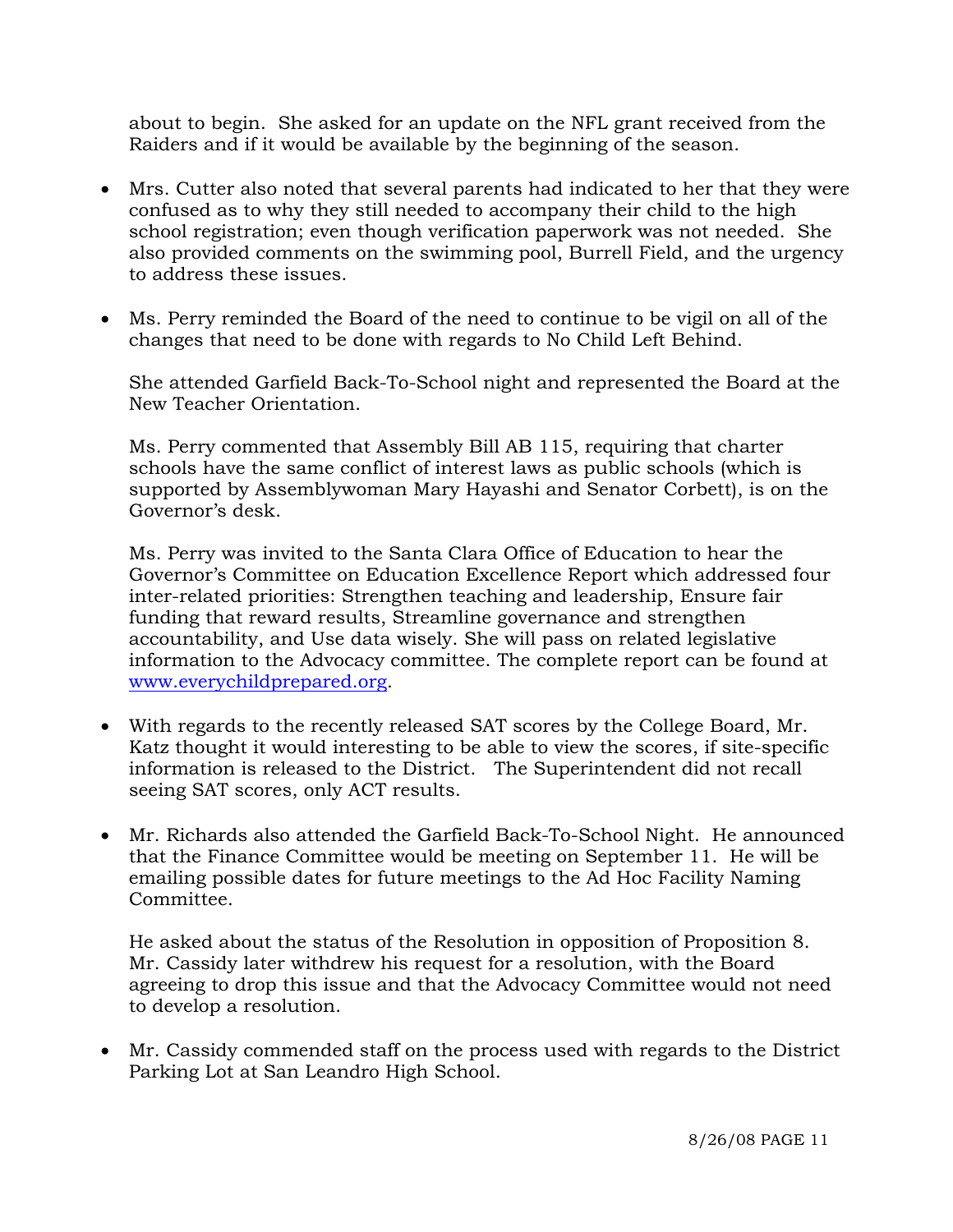He explained that his vote against hiring of the individual as the Assistant Superintendent of Human Resources was based on his previous position to reduce District expenses at the administrative level by making this position a director position with a lower salary, adding that he was fearful that with the uncertainty of the state budget the District would be looking at layoffs in March.

Mr. Cassidy reminded the Board that at the June 30 Board meeting, consensus was received to have the Board discuss budget priorities including creating guidelines and processes with regards to increasing reserves and new budget assumptions. He hoped this could be accomplished before the 1st Interim sometime in October or November.

He questioned the accuracy of the information that appeared in the "Welcome Back" letter to parents, stating that the District was able to provide salary increases "without doing any general fund staff layoffs", reiterating the need for a parcel tax and to be transparent to the community with regards to the budget.

With the football season about to begin, he was concerned about the condition of the snack bar and restroom facilities at Burrell Field, suggesting placing portable restrooms on the site during the football season.

• Mr. Davis thanked the Superintendent and staff for their continued discussions regarding the San Leandro High School pool, and agreed with the consensus that this should be agendized for the next Board meeting.

In response to Mr. Davis, the Superintendent stated that she would provide a projected kindergarten enrollment update in the *Confidentially Speaking* this Friday.

Mr. Davis commented that regards to increasing the budget reserves, the District should not just look at cutting positions but rather, continue to increase the local revenue potential, and maximize our resources prior to asking the general public to participate in a parcel tax, adding that he looked forward to agendizing a discussion on the many opportunities available at future meeting.